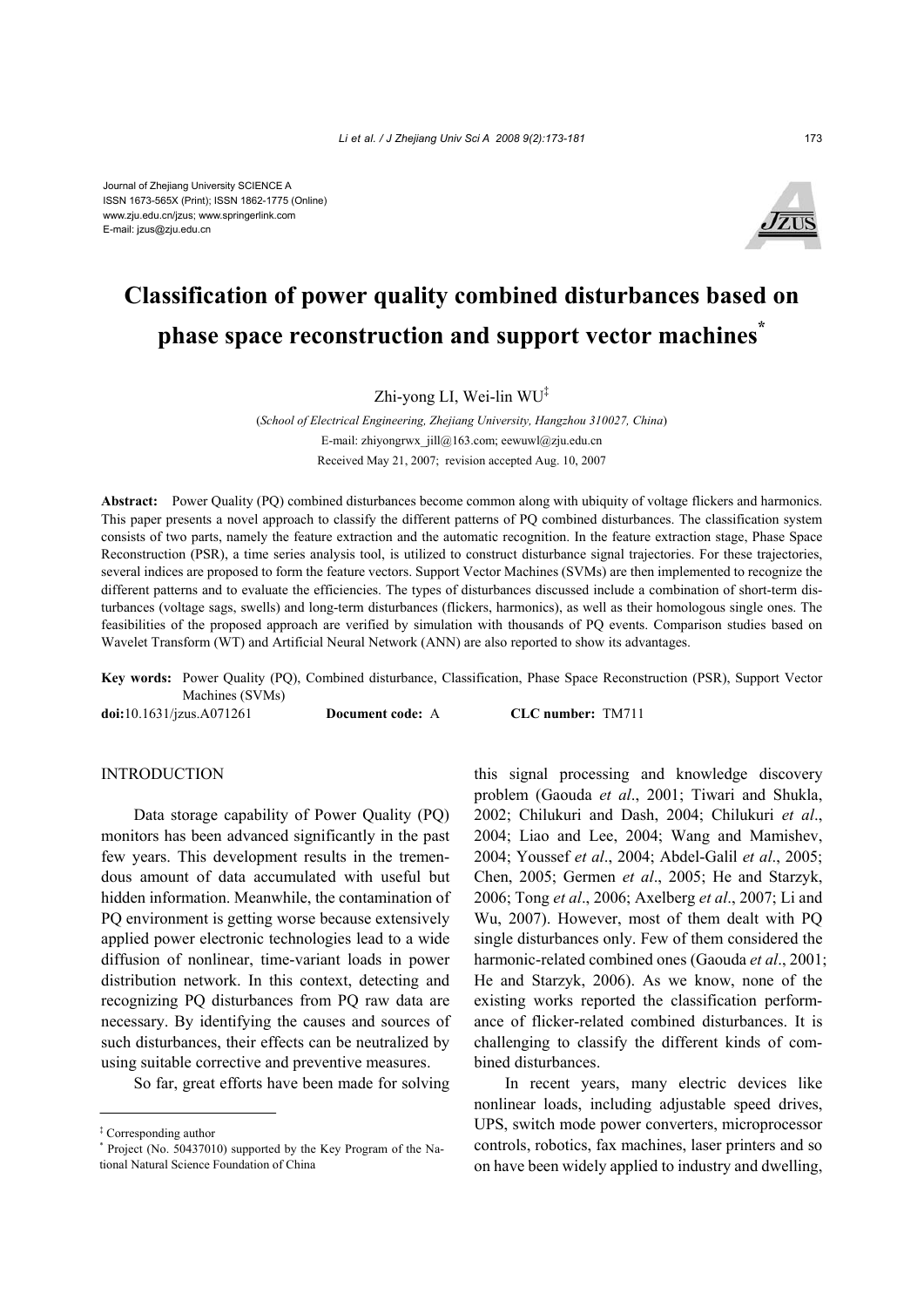which feature with the nonlinear loads and inject harmonic currents into power grid and distort the voltage waveform all the time. In some places, the installation of reciprocating compressors, electric furnaces or dispersed generations cause periodic voltage fluctuations. These two long-term PQ disturbances exist permanently in distribution network and combine with short-term disturbances such as voltage sags or swells.

Categorizing these combined disturbances into a single group will lead to an inaccurate analysis. The existence of short duration voltage variations confuses spectrum analysis of harmonic voltage waveform, or temporarily exaggerates the severity of voltage flicker. Besides, it is impossible to record the short-term disturbances completely since they may be concealed by the permanent distortion. For solving these problems, this paper presents a novel classification system with the capability of recognizing combined disturbances.

A classification system always comprises two sequential processes: a feature extraction and an automatic recognition. In the feature extraction stage, Wavelet Transform (WT) is widely used to construct feature vectors for subsequent training and testing (Gaouda *et al*., 2001; Tiwari and Shukla, 2002; Liao and Lee, 2004; Abdel-Galil *et al*., 2005; Chen, 2005; Germen *et al*., 2005; He and Starzyk, 2006; Tong *et al*., 2006). Besides, several other mathematical manipulations are adopted, such as Fourier transform (Liao and Lee, 2004; Wang and Mamishev, 2004; Abdel-Galil *et al*., 2005; Chen, 2005), S-transform (Chilukuri and Dash, 2004; Chilukuri *et al*., 2004) and Walsh transform (Youssef *et al*., 2004). For classifier design, the pattern recognition methods including fuzzy logic (Tiwari and Shukla, 2002; Chilukuri and Dash, 2004; Liao and Lee, 2004), hidden Markov models (Abdel-Galil *et al*., 2005), rule table (Gaouda *et al*., 2001; Chilukuri *et al*., 2004), Artificial Neural Network (ANN) (Wang and Mamishev, 2004; Tong *et al*., 2006), self-organizing map (Germen *et al*., 2005), dynamic time warping (Youssef *et al*., 2004) and Support Vector Machines (SVMs) (Axelberg *et al*., 2007; Li and Wu, 2007), have been studied and proved feasible.

On the basis of (Li and Wu, 2007), this paper builds an improved classification system for PQ combined disturbances based on Phase Space Reconstruction (PSR) and SVMs. Unlike the existing feature extraction tools which map waveform information from time domain into frequency domain, the PSR-based approach carries out image processing and defines features without mathematical transform. Features extracted from PSR trajectories prove more effective than that from spectral characteristics to recognize flicker-related combined disturbances. By exploiting the sparseness of the solution, the convexity of the optimization problem and implicit mapping into feature space, SVMs can realize statistical classification with remarkable computational efficiency. Subsequent simulations show that the proposed system can achieve a satisfying performance.

The rest of this paper is organized as follows. Sections 2 and 3 discuss the feature extraction and the automatic recognition, respectively. Section 2 introduces the basic concepts of PSR and illustrates how to extract disturbance features using PSR. Section 3 presents the concept and scheme of SVM classifier. In Section 4, the data generation and simulation results are given for verifying the proposed system. Comparison studies and discussions are also reported. Finally, Section 5 draws the conclusion.

#### PSR-BASED FEATURE EXTRACTION

#### **Basic theory of PSR**

PSR was first utilized to reconstruct the motion on strange attractors in chaotic systems. Borrowing the idea of constructing signal trajectories from time series, Li and Wu (2006) introduced PSR into PQ research field.

The basic theory of PSR is to convert a scalar sequence of measurements into state vectors. The values of variables at a certain moment and those values after  $\tau$ ,  $2\tau$ , ...,  $(m-1)\tau$  time intervals are treated as coordinates of a special point in *m*-dimensional phase space. Thus, for a single variable sequence  $x_1$ ,  $x_2, \ldots, x_N$ , a delay reconstruction in *m* dimensions can be formed by the vector  $X_i$ , given as

$$
X_i = [x_i, x_{i+\tau}, \dots, x_{i+(m-2)\tau}, x_{i+(m-1)\tau}], \qquad (1)
$$

where *i*=1, 2, …, *L* and *L*=1, 2, …, *N*−(*m*−1)*τ*.

From Eq.(1), we get the value matrix that carries the coordinates of points which form the trajectory of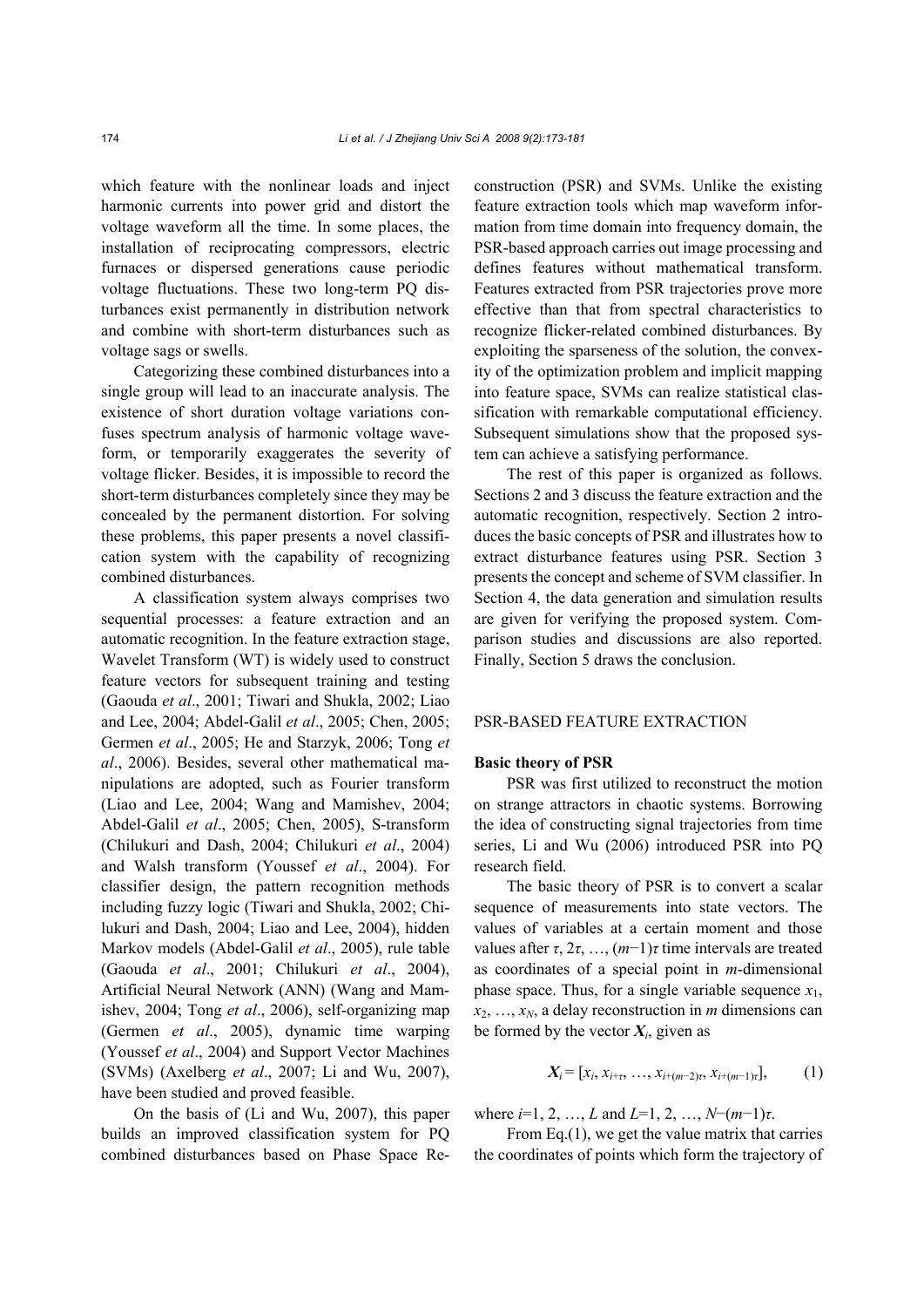$$
\begin{cases}\nX_1 = [x_1, x_{1+r}, \dots, x_{1+(m-1)r}], \\
X_2 = [x_2, x_{2+r}, \dots, x_{2+(m-1)r}], \\
\vdots \\
X_L = [x_L, x_{L+r}, \dots, x_{L+(m-1)r}].\n\end{cases}
$$
\n(2)

Take the sinusoidal sequence as an example. From a normalized sine waveform with 50 Hz power frequency (Fig.1a), which is sampled at 4800 Hz, we obtain time series of 96 points for every period:

$$
[x_1, x_2, ..., x_{96}] = [0, 0.065, 0.013, ..., 0.998, 1, 0.998, ..., -0.013, -0.065]. \quad (3)
$$

We construct the trajectory in 2D phase plane  $(m=2, \tau=20)$ . The values of  $x_i$  and  $x_{i+20}$  indicate the position of the *i*th point in trajectory.

$$
\begin{cases}\nX_1 = [x_1, x_{21}] = [0, 0.966], \\
X_2 = [x_2, x_{22}] = [0.066, 0.981], \\
\vdots \\
X_{96} = [x_{96}, x_{116}] = [x_{96}, x_{30}] = [-0.065, 0.947].\n\end{cases}
$$
\n(4)

Then, a sequence sampled from sine wave in a period can be mapped into 96 points which compose a sinusoidal trajectory shown in Fig.1b.



**jectory (b) using Phase Space Reconstruction (PSR)** 

Figs.2 and 3 depict the PSR process of harmonic and flicker waveforms, respectively. These two PSR trajectories look to be distorted and obviously differ from each other. In the next part, we further illustrate how to extract discriminative features from those trajectories for machine learning and recognition.

## **Feature extraction**

#### 1. Image processing

As shown in Fig.1b, in a per-unit system the trajectory of sine wave is restricted to the square



**Fig.2 PSR process of harmonic waveform** 



**Fig.3 PSR process of flicker waveform** 

[−1, 1]×[−1, 1]. Taking a potential over-voltage into account, we pick a larger area of [−1.5, 1.5]× [−1.5, 1.5] for further analysis. This area is divided into 300×300 segments. Each segment indicates a 2-value pixel (black pixel: 1; white pixel: 0). The pixels are assigned 1 if any point of the trajectory falls into the corresponding segment, and the remnant pixels remain 0. After such encoding process, the graph in Fig.1b will be transformed into a binary image.

In such an image, the power system voltage waveform can be regarded as a combination of a carrier (e.g., pure sine wave) and a disturbance component imposed onto that waveform. The sinusoidal component is not the informative part in terms of an event detection or classification, but its existence perturbs some statistical parameters. Therefore, we remove sinusoidal component (also called stable limit circle, as shown in Fig.1b) during feature extraction procedure.

Fig.4 gives an example of a voltage sag processing procedure.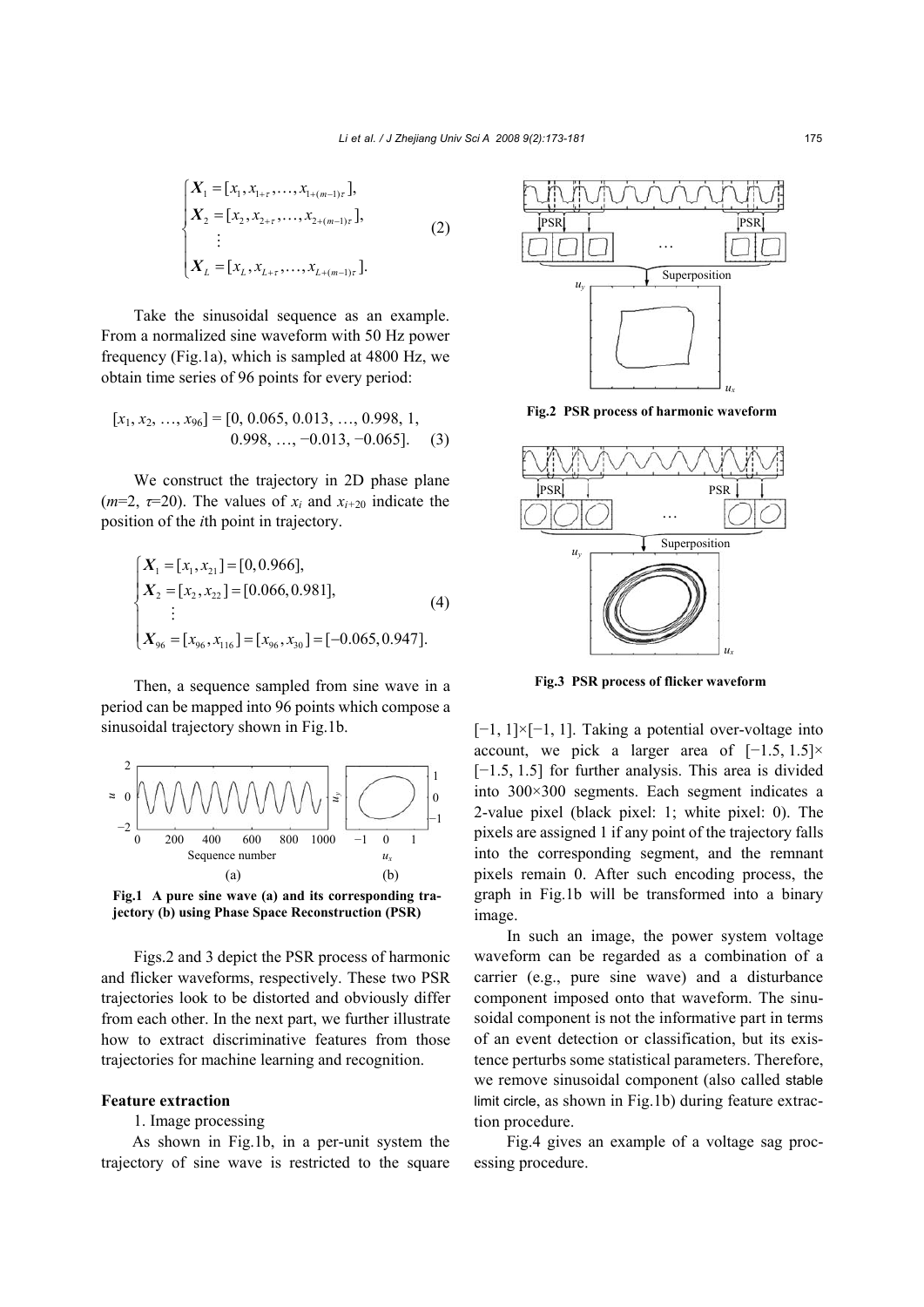

**Fig.4 (a) Voltage sag waveform; (b) Voltage sag trajectory based on PSR; (c) Binary image of voltage sag trajectory; (d) Binary image of trajectory after carrier component being removed** 

## 2. Feature definition

Having illustrated the image processing procedure, we formulate the features extracted from characteristics carried by black pixels.

**Definition 1** Carrier Component Similarity (CCS)

The binary image of disturbance trajectory is compared with stable limit cycle. A black pixel in disturbance trajectory is marked as Sinusoidal Pixel (SP) if a relevant point can be found in sine wave trajectory to satisfy

$$
\sqrt{(x_i-x_j)^2+(y_i-y_j)^2} \leq \varepsilon,\tag{5}
$$

where  $(x_i, y_i)$  are coordinates of the *i*th black pixel in disturbance trajectory, and  $(x_i, y_i)$  indicates the relevant pixel in stable limit cycle. *ε* is a small value greater than zero, considering ubiquitous noise.

*CCS* is defined as the number of SP:

$$
CCS = n(SP). \tag{6}
$$

# **Definition 2** Overlay Area (OA)

After removing previous SP, the rest black pixels describe how densely the disturbance component occupies the binary image. Hence *OA* is represented by the number of Remnant Pixels (RP):

$$
OA = n(RP). \tag{7}
$$

**Definition 3** Mean Amplitude (MA)

The definition of *MA* is given as follows:

$$
MA = \sum_{i=1}^{n(\text{RP})} \sqrt{x_i^2 + y_i^2} / n(\text{RP}), \tag{8}
$$

where  $(x_i, y_i)$  are coordinates of the *i*th black pixel.

These definitions possess the ability to distinguish different disturbance patterns. Because of the oscillating envelope, each cycle of flicker waveform constructs a different trajectory in phase plane (as shown in Fig.3), so *OA* values of voltage flicker as well as flicker-related combined disturbances are much larger than those of other types. The carriers of harmonic disturbance are distorted (as shown in Fig.2), which results in smaller *CCS* value. Therefore, *CCS* is capable to indicate harmonic-related combined disturbances. *MA* implies the magnitude of disturbance event, so it is effective to distinguish among voltage sags and swells.

The next part gives the test results of these feature indices. The classification logic will be shown in Section 3.2.

3. Feature extraction diagram and results

Fig.5 shows the block diagram of PSR based feature extraction which consists of preprocessing, processing, and post-processing phases.

The patterns of combined disturbance studied in this paper include the harmonics combined with voltage sags and swells, as well as the flickers combined with sags and swells. The homologous single types are also taken into consideration.



**Fig.5 Diagram of PSR-based feature extraction**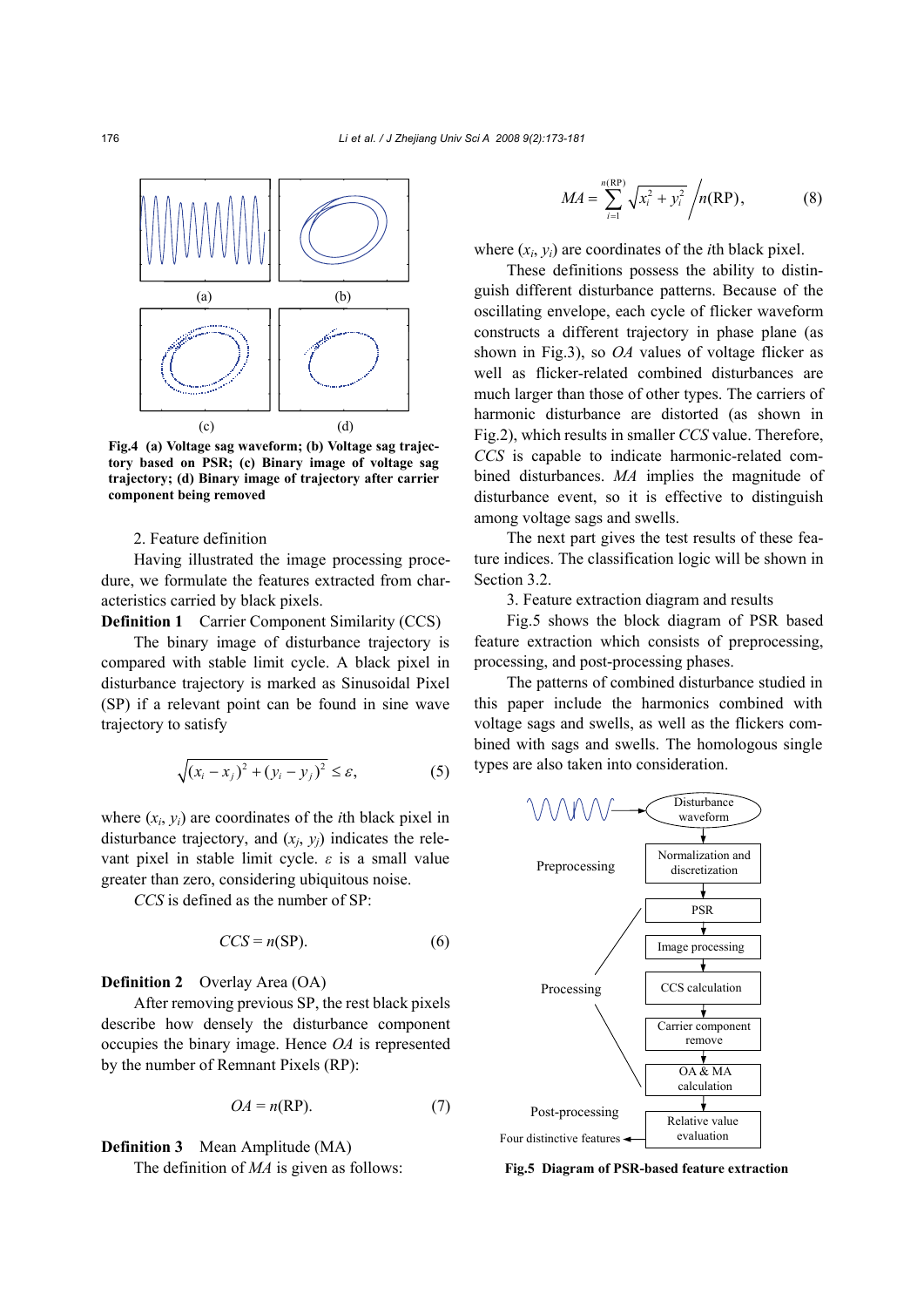In order to uniform the disturbance feature expressions, the indices extracted will be divided by reference value obtained from standard sine wave. The scatter diagrams of normalized feature indices of the concerned disturbance patterns are presented in Fig.6.



**Fig.6 The scatter diagrams of disturbance features. HMN, FLK, VSG and VSL stand for harmonic, flicker, voltage sag and voltage swell, respectively. (a), (b) and (c) are the values of Carrier Component Similarity (CCS), Overlay Area (OA) and Mean Amplitude (MA), respectively** 

# SVM-BASED AUTOMATIC RECOGNITION

### **Basic theory of SVM**

SVM delivers the state-of-the-art performance in real applications, and is established as one of the standard tools for machine learning and data mining now. The basic objective is to find a hyperplane which best separates the positive/negative data in the feature space.

Considering a binary classification task with a set of linearly separable training samples *S*=  $\{(x_1, y_1), \ldots, (x_n, y_n)\}\)$ , where *x* is the input vector such that  $\mathbf{x} \in \mathbb{R}^d$  (in *d*-dimensional input space) and  $y_i$  is the class label such that  $y_i \in \{-1, 1\}$ , the goal of training is to create a suitable discriminating function

$$
f(\mathbf{x}) = \langle \mathbf{w} \cdot \mathbf{x} \rangle + b,\tag{9}
$$

where  $x$  is the input vector,  $w$  is the weight vector which determines the orientation of the hyperlane  $f(x)=0$ , and *b* is the bias or offset.

This function realizes data separation shown in Eq.(10) and maximizes the distance between the closest vector and the hyperplane.

$$
\begin{cases} \langle \mathbf{w} \cdot \mathbf{x}_i \rangle + b \ge 1, & y_i = 1, \\ \langle \mathbf{w} \cdot \mathbf{x}_i \rangle + b \le -1, & y_i = -1, \end{cases} i = 1, 2, ..., n. \quad (10)
$$

For a linear SVM, the construction of discriminating function shown in Eq.(9) results in a convex optimization problem formed as

$$
\min_{\mathbf{w},b} \frac{1}{2} ||\mathbf{w}||^2, \text{ s.t. } y_i (\langle \mathbf{w} \cdot \mathbf{x}_i \rangle + b) \ge 1, \text{ } i = 1,2,...,n. \text{ (11)}
$$

The minimization of linear inequalities is typically solved by the application of Lagrange duality theory. By introducing Lagrange multipliers  $\alpha_i$ , Eq.(11) can be converted into

$$
\max_{\alpha} W(\alpha) = \sum_{i=1}^{n} \alpha_i - \frac{1}{2} \sum_{i,j=1}^{n} y_i y_j \alpha_i \alpha_j \langle x_i \cdot x_j \rangle,
$$
  
s.t. 
$$
\sum_{i=1}^{n} y_i \alpha_i = 0, \quad \alpha_i \ge 0, \quad i = 1, 2, ..., n.
$$
 (12)

According to Karush-Kuhn-Tucker (KKT) condition, solutions  $\boldsymbol{\alpha}^*, (\boldsymbol{w}^*, \boldsymbol{b}^*)$  must satisfy:

$$
\alpha_i^* \left[ y_i \left( \left\langle \boldsymbol{w}^* \cdot \boldsymbol{x}_i \right\rangle + b^* \right) - 1 \right] = 0, \ \ i = 1, 2, ..., n. \tag{13}
$$

The samples which correspond to  $\alpha_i^* \neq 0$  are support vectors. These points lie on the hyperplane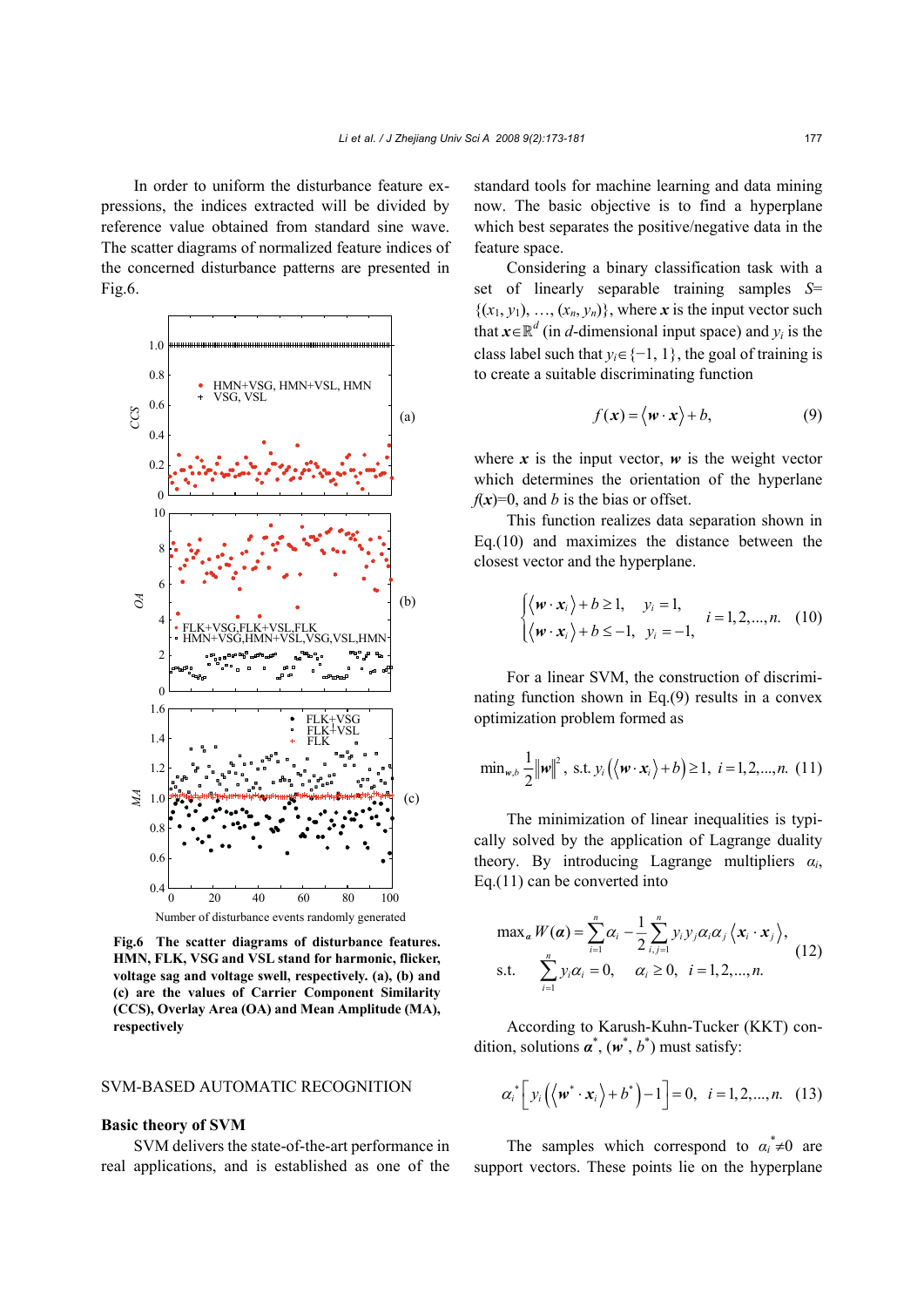and affect the decision of the machine. Finally the relevant classifier function becomes

$$
f(\mathbf{x}) = \text{sgn}\left[\sum_{i=1}^{n} \alpha_i^* y_i x_i \cdot \mathbf{x} + b^*\right].
$$
 (14)

#### **Classifier design**

A single SVM is constructed to respond binary to the testing data. It has to be augmented with other strategies to achieve multi-case classification. We utilized a layered clustering idea to construct SVM classifier. First, the set of all PQ cases is divided into two subsets according to similarities among cases by a single SVM. Then, these two subsets are divided into four smaller sets. Totally seven SVMs are needed to separate different cases until each set contains only one PQ pattern. The sorting logic is shown in Fig.7, in which the texts in square brackets indicate the candidates for analysis, and the features in parentheses are the inputs to the corresponding SVM.



It is much clear to take SVM1 as an example to illustrate. As shown in Fig.6b, *OA* values of flickercombined disturbances are always greater than those of other disturbances. So *OA* is chosen as the input feature of SVM1, and through SVM1, flicker-related combined cases as well as flickers are excluded from other samples. By proceeding iteratively, all kinds of disturbances will be recognized one by one.

#### SIMULATION AND ANALYSIS

# **Data generation**

To obtain representative signals that possess the inherent characteristics of most common PQ disturbances, disturbance signals are initially generated in MATLAB 7.0. Some unique attributes for each disturbance are allowed to change randomly, within specified limits, in order to create different disturbance cases. The randomness in the generated signals is intended to test the universal validity of classification system proposed in this paper.

The aforementioned eight categories of disturbances are simulated based on ten cycles of voltage waveform. These waveforms are generated at a sampling rate of 96 samples per cycle for a total of 960 points.

Table 1 provides a detailed summary of disturbance signal models and their controlled parameters. One hundred and sixty training samples and 1600 testing samples with different parameters were generated and utilized (20 training samples and 200 **Fig.7 Tree diagram of the sorting logic** testing samples for each category).

| PO disturbances | Models                                                                                                        | Controlled parameters                                        |  |  |  |
|-----------------|---------------------------------------------------------------------------------------------------------------|--------------------------------------------------------------|--|--|--|
| $HMN+VSG$       | $x(t)=A[\sin(\omega t)+\alpha_3\sin(3\omega t)+\alpha_5\sin(5\omega t)]\times\{1-\alpha[u(t-t_1)-u(t-t_2)]\}$ | $0.1 \leq \alpha \leq 0.9$ , $T \leq t_2 - t_1 \leq 8T$      |  |  |  |
|                 |                                                                                                               | $0.1 \leq \alpha_3 \leq 0.2$ , $0.05 \leq \alpha_5 \leq 0.1$ |  |  |  |
| HMN+VSL         | $x(t)=A[\sin(\omega t)+\alpha_3\sin(3\omega t)+\alpha_5\sin(5\omega t)]\times\{1+\alpha[u(t-t_1)-u(t-t_2)]\}$ | $0.1 \leq \alpha \leq 0.5$ , $T \leq t_2 - t_1 \leq 8T$      |  |  |  |
|                 |                                                                                                               | $0.1 \leq \alpha_3 \leq 0.2$ , $0.05 \leq \alpha_5 \leq 0.1$ |  |  |  |
| FLK+VSG         | $x(t)=A[1+\beta\sin(\gamma\omega t)\sin(\omega t)]\times\{1-\alpha[u(t-t_1)-u(t-t_2)]\}$                      | $0.1 \leq \alpha \leq 0.9$ , $T \leq t_2 - t_1 \leq 8T$      |  |  |  |
|                 |                                                                                                               | $0.1 \leq \beta \leq 0.2$ , $0.1 \leq \gamma \leq 0.2$       |  |  |  |
| FLK+VSL         | $x(t)=A[1+\beta\sin(\gamma\omega t)\sin(\omega t)]\times\{1+\alpha[u(t-t_1)-u(t-t_2)]\}$                      | $0.1 \leq \alpha \leq 0.5$ , $T \leq t_2 - t_1 \leq 8T$      |  |  |  |
|                 |                                                                                                               | $0.1 \leq \beta \leq 0.2$ , $0.1 \leq \gamma \leq 0.2$       |  |  |  |
| <b>VSG</b>      | $x(t)=A\{1-a[u(t-t_1)-u(t-t_2)]\}\sin(\omega t)$                                                              | $0.1 \leq \alpha \leq 0.9$ , $T \leq t_2 - t_1 \leq 8T$      |  |  |  |
| <b>VSL</b>      | $x(t)=A\{1+a[u(t-t_1)-u(t-t_2)]\}\sin(\omega t)$                                                              | $0.1 \leq \alpha \leq 0.5$ , $T \leq t_2 - t_1 \leq 8T$      |  |  |  |
| <b>HMN</b>      | $x(t)=A[\sin(\omega t)+\alpha_3\sin(3\omega t)+\alpha_5\sin(5\omega t)]$                                      | $0.1 \leq \alpha_3 \leq 0.2$ , $0.05 \leq \alpha_5 \leq 0.1$ |  |  |  |
| <b>FLK</b>      | $x(t)=A[1+\beta\sin(\gamma\omega t)\sin(\omega t)]$                                                           | $0.1 \leq \beta \leq 0.2$ , $0.1 \leq \gamma \leq 0.2$       |  |  |  |

**Table 1 Power quality disturbance signal models of PSR-based feature extraction**

HMN, FLK, VSG and VSL stand for harmonic, flicker, voltage sag and voltage swell, respectively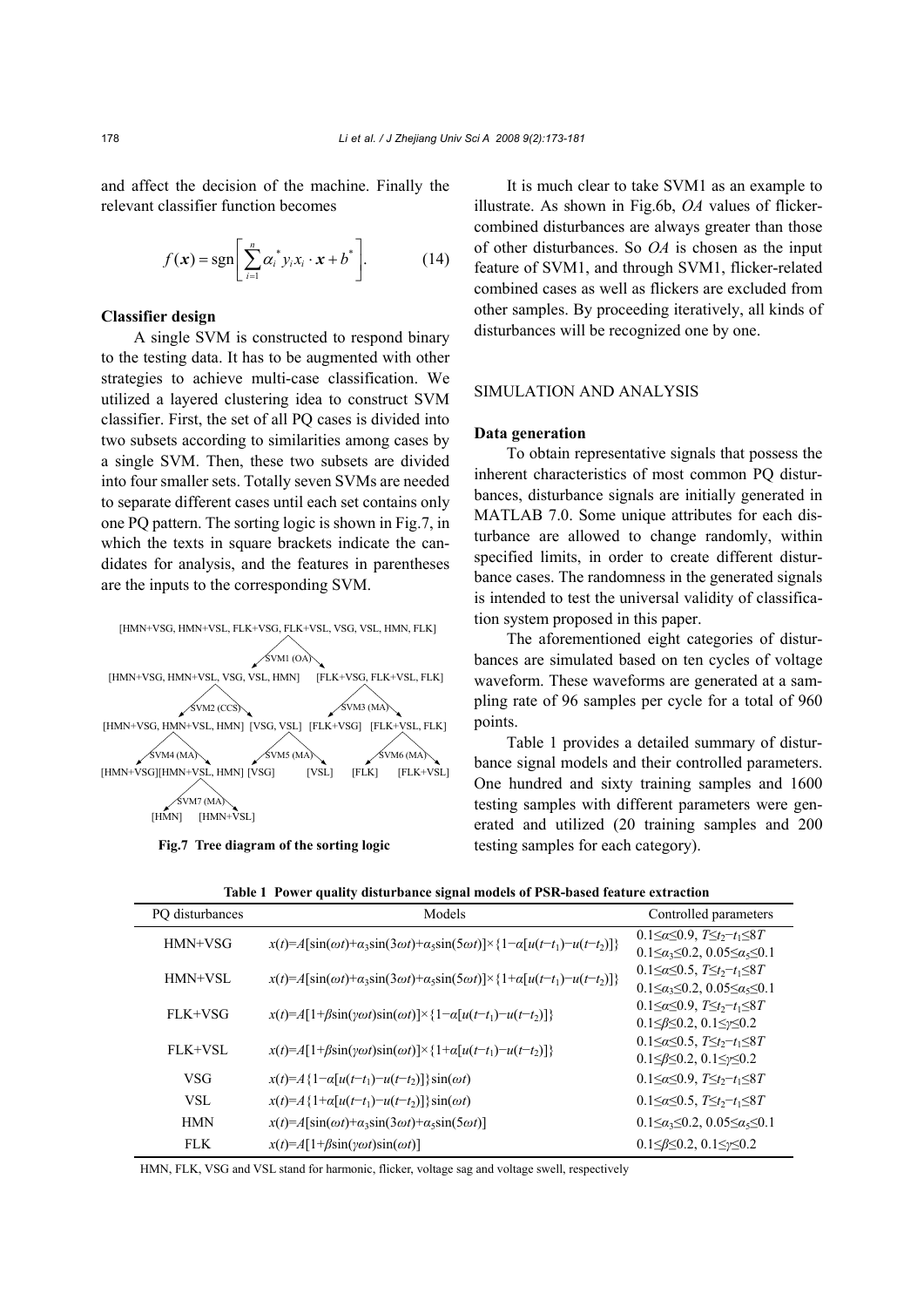# **Simulation results**

We used 160 training samples to optimize the parameters of the SVMs shown in Fig.7, and other 1600 testing samples to test the feasibility of classifier. The simulation procedures are analyzed by using MATLAB that runs on a personal computer along with Athlon 1.69 GHz processor and 512 MB memory. Table 2 presents the simulation results.

It can be found that the constructed and trained SVM classifier results in a satisfying classification rate of 98.5% with input features extracted using PSR. In order to evaluate performance of the proposed system, we carried out comparative tests using WT and ANN, which are reported blow.

#### **Comparative tests**

WT is efficient in feature extraction of single PQ disturbance. Based on WT and discrete wavelet multiresolution analysis, different features were chosen to construct the feature vectors for subsequent training and testing in previous works. We adopted 11-dimensional features which carry energy information at each decomposition level proposed in (He and Starzyk, 2006). In order to have a fair result comparison, four commonly used wavelet families, named Haar wavelet, Daubechie's wavelet (Db for short), Symlets and Coiflets wavelets (Sym and Coif for short, respectively), are taken into account. Table 3 shows the classification results using the combination of WT-based feature extraction and SVM classifier. It can be found that Sym6 wavelet results in a relatively high accuracy. So we changed decomposition level with Sym6 wavelet for further research. Fig.8 shows the relationship between the decomposition level and classification performance. Table 4 illustrates more details about the best classification performance at level 9.

ANN is widely viewed as having a desirable topology for PQ disturbance recognition. The pattern of ANN utilized here is BP network with 3 layers. The numbers of input and output layer nodes are 3 and 8,



**Fig.8 Classification accuracy with Sym6 wavelet at different decomposition levels**

| PO disturbance  | Classification results         |         |         |          |            |            |            |            | Calculation |
|-----------------|--------------------------------|---------|---------|----------|------------|------------|------------|------------|-------------|
| patterns        | HMN+VSG                        | HMN+VSL | FLK+VSG | FLK+VSL  | <b>VSG</b> | <b>VSL</b> | <b>HMN</b> | <b>FLK</b> | time(s)     |
| HMN+VSG         | 192                            |         |         |          |            |            | ົ          |            | 25.0        |
| HMN+VSL         |                                | 199     |         |          | $\theta$   | $\theta$   |            | 0          | 26.8        |
| FLK+VSG         |                                |         | 194     |          | 0          | $\theta$   |            |            | 25.5        |
| FLK+VSL         |                                |         |         | 194      |            |            |            | 6          | 20.6        |
| <b>VSG</b>      |                                |         |         | $\theta$ | 200        | 0          |            |            | 23.3        |
| <b>VSL</b>      |                                |         |         |          | 0          | 200        | $\Omega$   |            | 23.6        |
| <b>HMN</b>      |                                |         |         |          |            | 0          | 200        | 0          | 26.5        |
| <b>FLK</b>      |                                |         |         |          | 0          |            |            | 197        | 20.3        |
| Average results | Classification accuracy: 98.5% |         |         |          |            |            |            | 24.0       |             |

**Table 2 Classification results of the system proposed in this paper (based on PSR and SVM)**

HMN, FLK, VSG and VSL stand for harmonic, flicker, voltage sag and voltage swell, respectively

**Table 3 Classification results of the system based on WT and SVM**

| Average<br>Wavelet |              | Calculation | Wavelet          | Average      | Calculation | Wavelet | Average      | Calculation |
|--------------------|--------------|-------------|------------------|--------------|-------------|---------|--------------|-------------|
|                    | accuracy (%) | time(s)     |                  | accuracy (%) | time(s)     |         | accuracy (%) | time(s)     |
| Haar               | 68.6         | 19.3        | D <sub>b</sub> 9 | 63.4         | 20.5        | Sym8    | 78.9         | 18.0        |
| Db2                | 73.5         | 21.2        | Db10             | 69.4         | 19.4        | Coif1   | 82.3         | 19.2        |
| Db3                | 73.4         | 18.7        | Sym2             | 73.3         | 20.6        | Coif2   | 75.0         | 20.1        |
| D <sub>b</sub> 4   | 70.1         | 21.1        | Sym3             | 72.6         | 19.5        | Coif3   | 67.7         | 19.3        |
| D <sub>b</sub> 5   | 64.1         | 21.0        | Sym4             | 79.8         | 19.3        | Coif4   | 64.5         | 18.7        |
| Db6                | 64.8         | 20.2        | Sym <sub>5</sub> | 80.6         | 19.1        | Coif5   | 60.3         | 19.2        |
| D <sub>b</sub> 7   | 71.4         | 21.2        | Sym <sub>6</sub> | 82.4         | 19.1        |         |              |             |
| D <sub>b</sub> 8   | 68.7         | 20.7        | Sym7             | 78.6         | 18.9        |         |              |             |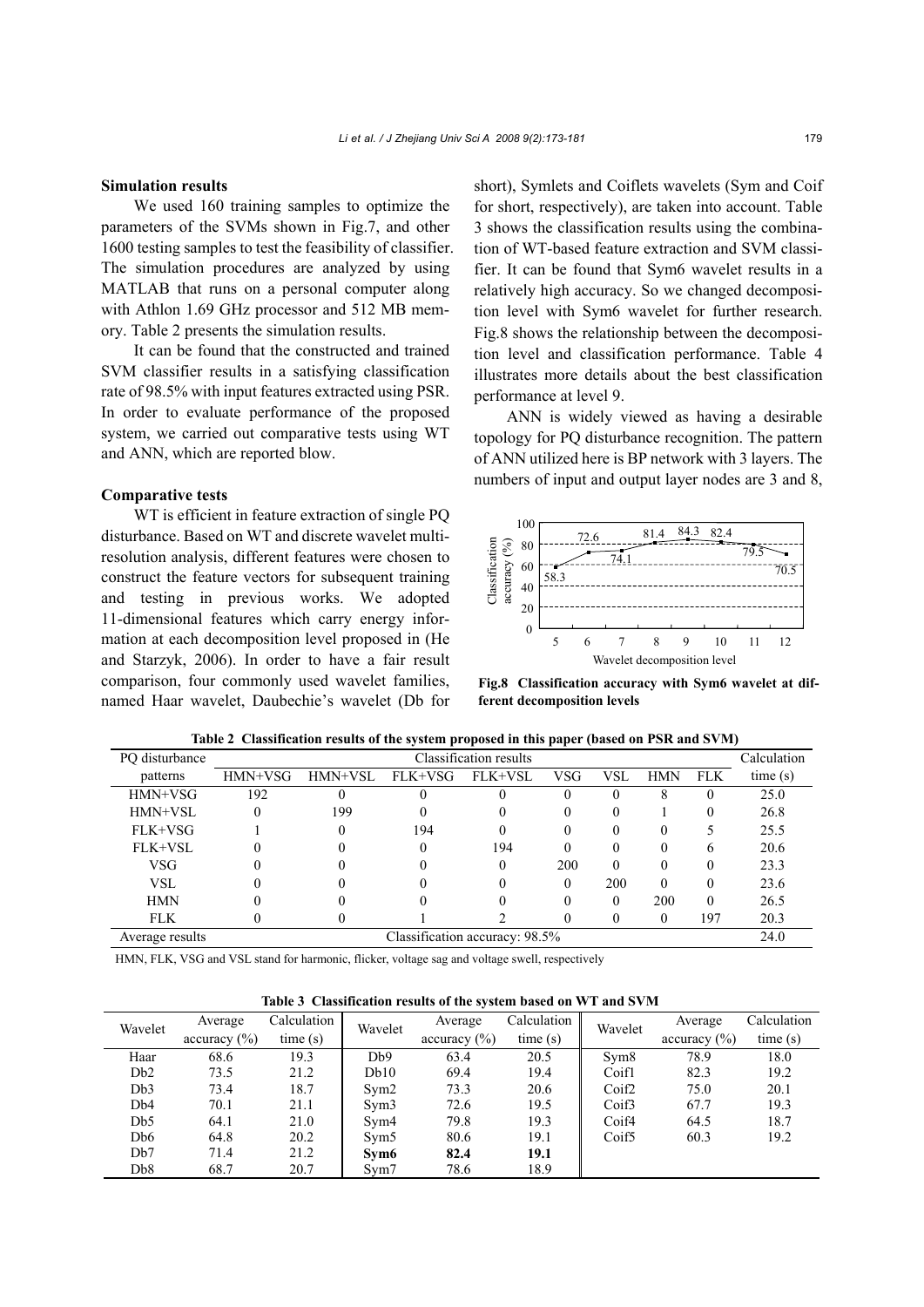| PO disturbance  | <b>Classification results</b>  |         |         |          |     |          |            |            | Calculation |
|-----------------|--------------------------------|---------|---------|----------|-----|----------|------------|------------|-------------|
| patterns        | HMN+VSG                        | HMN+VSL | FLK+VSG | FLK+VSL  | VSG | VSL      | <b>HMN</b> | <b>FLK</b> | time(s)     |
| $HMN+VSG$       | 186                            |         |         | 0        | 0   |          | Q          | 0          | 16.0        |
| HMN+VSL         | $\theta$                       | 191     |         |          | 0   | 0        | Q          | 0          | 15.9        |
| FLK+VSG         | $\theta$                       |         | 118     | $\Omega$ | 67  | $\Omega$ |            | 14         | 22.5        |
| FLK+VSL         |                                |         |         | 124      | 0   | 55       | 0          | 21         | 20.4        |
| VSG             |                                |         |         | $\Omega$ | 184 | $\Omega$ |            |            | 20.3        |
| VSL             |                                |         |         | 24       | 0   | 158      | 0          | 18         | 20.5        |
| <b>HMN</b>      |                                |         |         | $\Omega$ | 0   | $\Omega$ | 191        | $\Omega$   | 16.0        |
| <b>FLK</b>      |                                |         |         |          |     |          |            | 197        | 20.9        |
| Average results | Classification accuracy: 84.3% |         |         |          |     |          |            |            | 19.1        |

**Table 4 Confusion matrix about classification performance with Sym6 wavelet at decomposition level 9**

HMN, FLK, VSG and VSL stand for harmonic, flicker, voltage sag and voltage swell, respectively

respectively, which correspond to the dimension of PSR-based feature and the number of disturbance patterns. The number of hidden layer nodes is scanned from 3 to 12. For each run, the ANN was trained with 5000 iterations. Fig.9 shows the results using combination of PSR and ANN classifier.

#### **Discussion**

Table 3 and Fig.8 show the classification performance based on WT and SVM classifier with different wavelets and different decomposition levels. It can be found that the highest classification accuracy among these tests is 84.3%, which is lower than that obtained by the system proposed in this paper with PSR-based features.

From Table 4, it can be seen that the feature vectors obtained by WT are not suitable for recognition of flicker-related combined disturbances. This is because in the condition of a relatively low frequency of modulating wave, the energy distribution of flicker is closely similar to that of voltage swell. In other words, the spectral characteristics in frequency domain of flicker, swell and flicker-combined disturbances are not so "unique" as visually presented waveforms in time domain. Therefore, PSR-based image analysis and feature extraction processed in time domain results in higher classification accuracy.

Fig.9 shows the results based on PSR and ANN classifier. An average recognition rate of about 91% is stably achieved while the number of hidden layer nodes changes from 7 to 12. This accuracy is acceptable but still lower. Besides, ANN inherently requires a large number of training cycles and hence a longer calculation time, which is also proved in this study.



**Fig.9 Classification results of the system based on PSR and ANN**

In a word, the advantage of the classification system proposed in this paper is its high recognition rate for PQ combined disturbances and high training speed.

# **CONCLUSION**

The classification of Power Quality (PQ) disturbance events is an important task for precise monitoring and analysis of distribution systems. With the overspread of long-term harmonic or flicker disturbances, the relevant combined disturbance patterns should be taken into consideration. This paper introduces a novel classification system which can achieve satisfying classification accuracy for several PQ combined disturbances and their homologous single patterns.

This system consists of two parts: a PSR-based feature extraction and an SVM classifier. The function of the former is to extract features from disturbance signals, and the latter is to recognize and classify different types of power disturbances. Several typical disturbances are taken into consideration. The evaluation results with 160 training samples and 1600